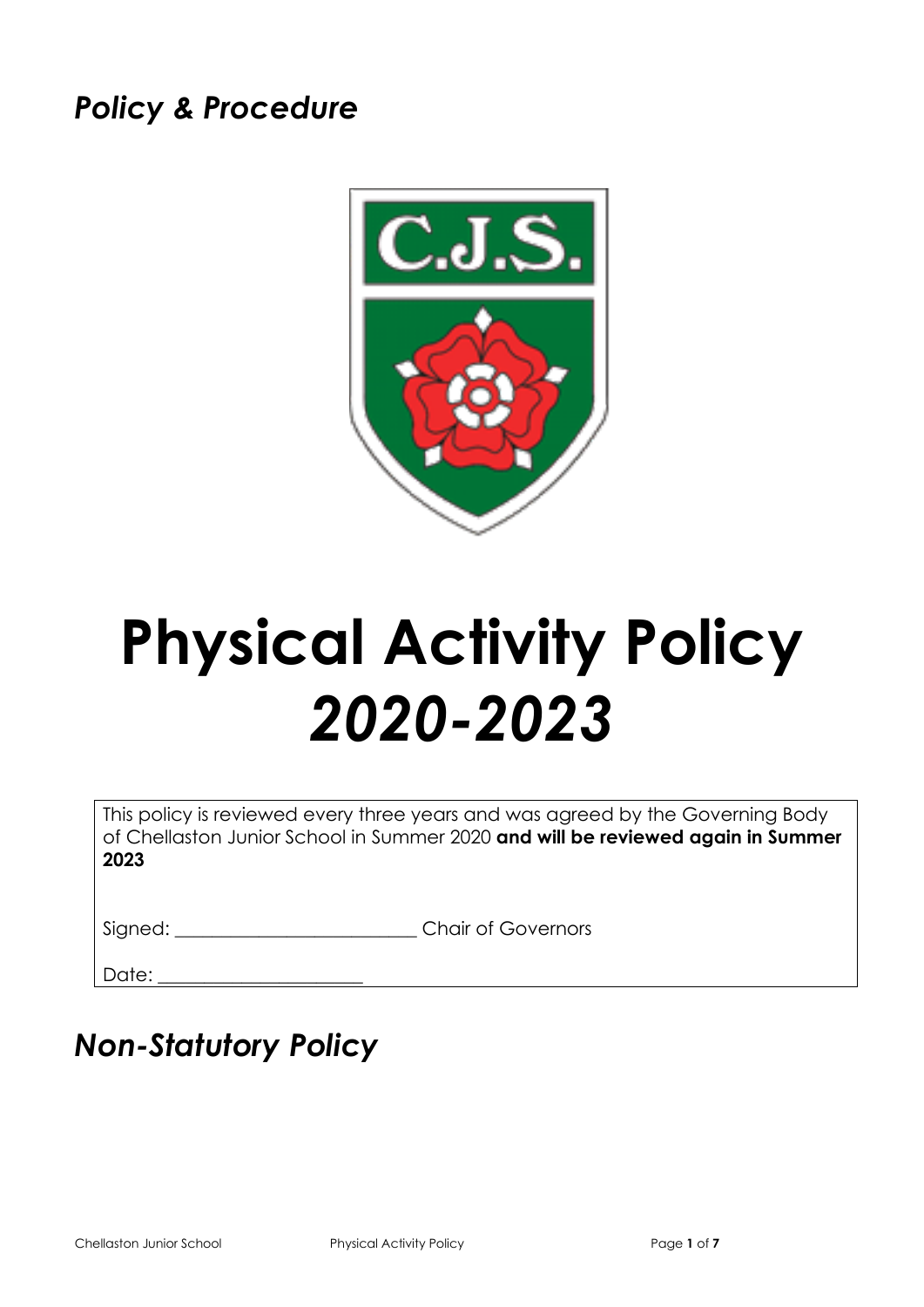*Chellaston Junior School*

*Physical Education Policy* 

#### **Aims and Vision**



# **Curriculum Intent**

At Chellaston Junior School, we ask, "**Why?**". Our curriculum is based on developing enquiring minds.

Through our curriculum, we teach our pupils core knowledge, which then equips them with the ability to showcase their **reasoning** skills. We want our children to ask 'why?' and develop their independence and **resilience** to answer their own questions for themselves.

We encourage and foster pupils' **creative thinking**, allowing them to explore and respond to the world we live in, through the curiosity of asking 'why?'

At Chellaston Junior School, we never put a ceiling on what pupils can achieve; we stretch them so that each pupil can reach their full potential. We adapt our curriculum to suit the needs of all our learners. Our adaptations allow equality of opportunity for every child; no pupil is left behind.

#### **Rationale**

Nationally there is a growing problem with obesity and inactivity. There is strong and consistent evidence that regular physical activity can improve quality of life, improve health, promote social inclusion, raise individual self-esteem and confidence and counter anti-social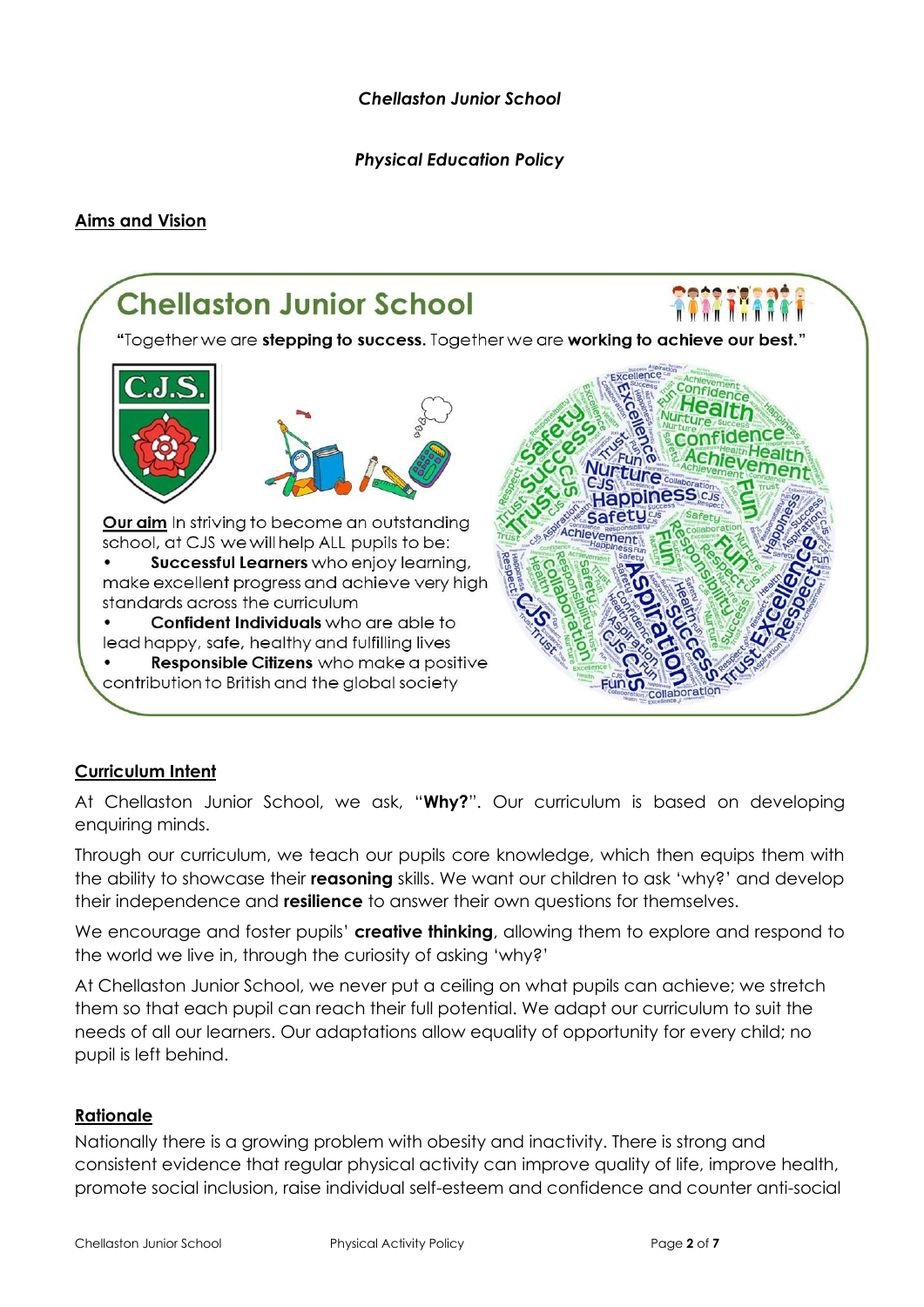behaviour. Our school plays a key role in promoting active lifestyles to young people through developing their attitudes, knowledge, confidence and competence to help encourage a commitment to being more physically active. Our aspiration is to influence the whole school community to establish and maintain lifelong physical activity habits.

## **Definition of Physical Activity**

Physical activity is a broad term referring to all bodily movement that uses energy, where you feel hotter and the heart rate increases. It includes all forms of physical education, sports and dance activities. However, it is wider than this, as it also includes indoor and outdoor play, work-related activity, outdoor and adventurous activities, active travel (e.g. walking, cycling, rollerblading, scooting) and routine, habitual activities such as using the stairs.

## **Relevance to other related school policies:**

This policy is additional and complimentary to the Physical Education policy and sits within a number of other school policies on: SEND, Healthy Eating, PSHE, Health and Safety, Teaching and Learning, School Travel, Safeguarding, Equal Opportunities

# **Aim(s)**

- To increase physical activity across the whole school community.
- To promote and develop an understanding of the importance of regular physical activity.
- To improve the self-esteem and confidence of pupils through participation in physical activity.
- To promote the link between healthy eating and physical activity as part of a healthy lifestyle.

# **Objectives**

- To ensure that all children and young people have the opportunity to develop the confidence, competence and enthusiasm to participate in physical activity for **at least an hour each day** as recommended by the Chief Medical Officer (Department for Health) and to establish and maintain an interest in regular physical activity. This will include activities that strengthen muscle and bone, at least 3 times per week.
- To improve children, young people, parent/carer and staff knowledge, understanding, experience of and attitudes towards participation in physical activity.
- To provide students with the best possible physical activity experiences, through a wide range of quality physical activity opportunities both within and outside the curriculum
- To ensure that physical activity provision in the school reflects the cultural, personal, social and medical needs of all children and young people.

#### **Our objectives are delivered by:**

#### **Resource provision and facilities**

Currently, the annual budget for Physical Activity is  $\pounds16000 + \pounds10$  per pupil. The PE Subject Leader(s) are responsible for overseeing this budget. For more detail of how we spend our funding on physical activity please see the school website: PE and Sport Premium plan.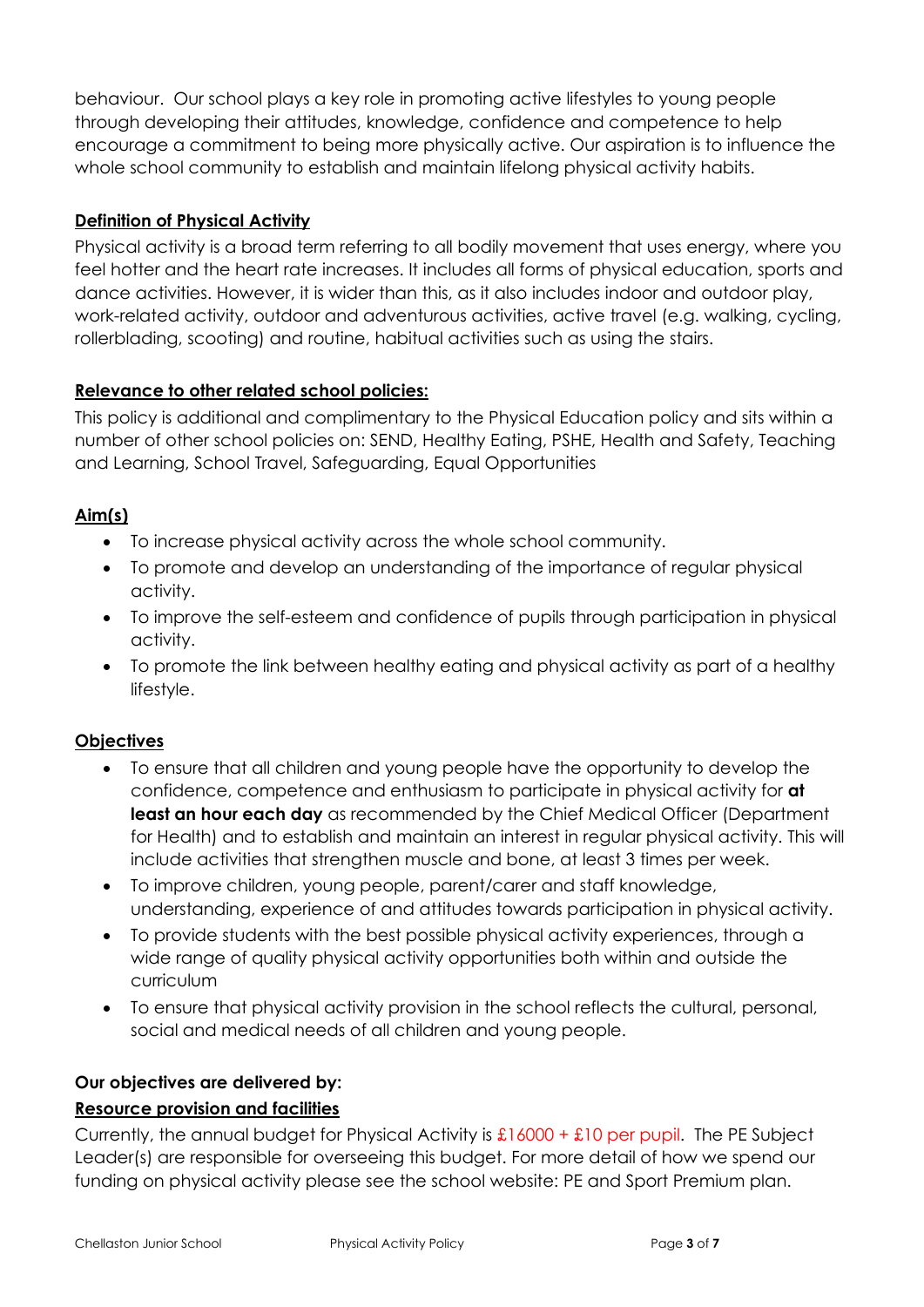Some additional resource is available via training, activities and programmes offered by the School Sport Partnership, Livewell, Derby County Community Trust (Premier League for School Sport)

Facilities available for physical activity include:

**Onsite:** Hall, one all-weather hard court, playground, playing fields. Sometimes space in the HUB.

**Offsite:** swimming pool, residential trip site, sporting events facilities.

## **Staff co-ordination and development**

Responsibilities for Physical Education, Out-of-School-Hours Learning and Community links lie with the PE subject leader(s).

- All staff involved in promoting, supporting or leading physical activity are provided with regular opportunities for continuing professional development
- All adults supporting learners involved in out of school hours' provision, have appropriate training/qualifications and have undergone a DBS check.

## **Ethos and environment**

- The school identifies children and young people who do not participate regularly in physical activity and those who need extra support to participate. Strategies to encourage and support pupils to be more active are then implemented.
- Facilities are improved and developed to promote increased participation in physical activity in consultation with children, young people, staff and parents/carers.
- We have adopted a whole school approach to being physically active through the 'Active school programme' and our commitment to being a 'Healthy school'.
- The participation of children and young people in physical activity is recognised and celebrated through presentations in assemblies, information on noticeboards and in newsletters.
- Pupils are encouraged to walk, cycle and scoot to school.
- Staff understand the importance of physical activity and act as role models.

# **Curriculum** *(see also the Physical Education Policy)*

- The school provides at least two 50 minute lessons of physical education for all year groups.
- The PE programme is broad and balanced, complies with statutory requirements and is accessible to and meets the needs and interests of all children and young people.
- All staff look for opportunities to plan active lessons where possible and appropriate. The school uses short bursts of physical activity to break up learning.
- All children and young people learn how active they should be and children are taught about the link between physical activity and healthy eating as part of a healthy lifestyle.
- Healthy Lifestyles Themed Week. Specific time is allocated each school year to focus on promoting healthy lifestyles, which includes physical activity taster activities where children can try new activities not currently offered by school. Links are made to

.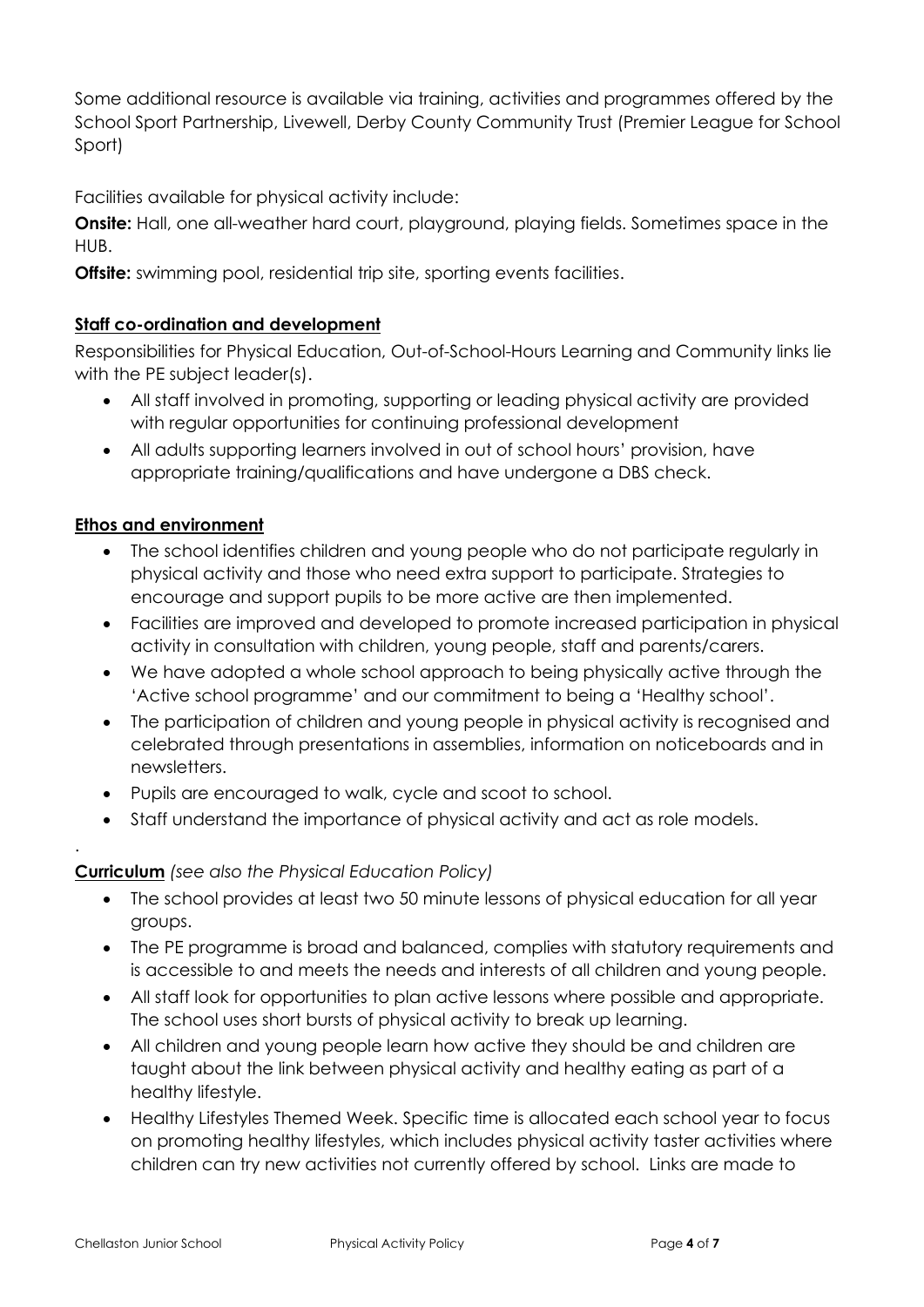healthy eating, risk taking and drugs, road safety and first aid e.g. Olympic themed week, bikeability etc...

See PE Policy for additional detail on curricular provision.

# **Out-of-School-Hours Learning (OSHL)**

- All children and young people are provided with opportunities to be physically active through out-of-hours learning via a wide range of activities including both individual and team/group, non-competitive and competitive.
- The emphasis is on participation and enjoyment and the opportunities are open to all children and young people, regardless of ability.
- Physical activity is promoted before school, during breaks, lunch-times and after school.
- Specific events are organised throughout the year that promote physical activity and raise its profile across the whole school community.

Staff will make every effort not to deny a student's participation in break time or other physical activity as a form of discipline or punishment. There may be exceptional circumstances where this is not possible *(see the Behaviour Policy).*

## **Out of House learning - The range of activities offered:**

- SoccerStars lead football activities at dinner time for Years 3 and 4 on Tuesdays and Thursdays.
- Dinner ladies plan out activities and equipment for different areas of the playground e.g. skipping ropes, stilts, bat and ball.
- Different classes are timetabled to use the trim trail each dinner and breaktime.
- Playground mini leaders lead a range of activities at Lunch time.
- Before school Soccerstars run a range of different sporting activites with the children at breakfast club.
- Some clubs run at dinner break e.g. Boys Football, Girls Football, Rammie's Healthy Hero's, tag rugby and Yoga starting in summer.
- Lots of clubs run after school: Netball, gymnastics, soccerstars, Wild Cats' girls football, Multi-sports and dance.
- Additionally there are also events and competitions organised by the Derby SSP which we attend after school.

# **Community Links**

- The school is affiliated to the School Sport Partnership and has links with Derby County Community Trust through the Active School programme in order to utilise the available expertise and enhance the quality and range of provision.
- Children and young people are made aware of physical activity opportunities beyond school through newsletters, links on our website and visitors to school.

#### **Consultation**

• Children, young people, staff and parents/carers are consulted and involved in decisions about the range and type of physical activity opportunities offered.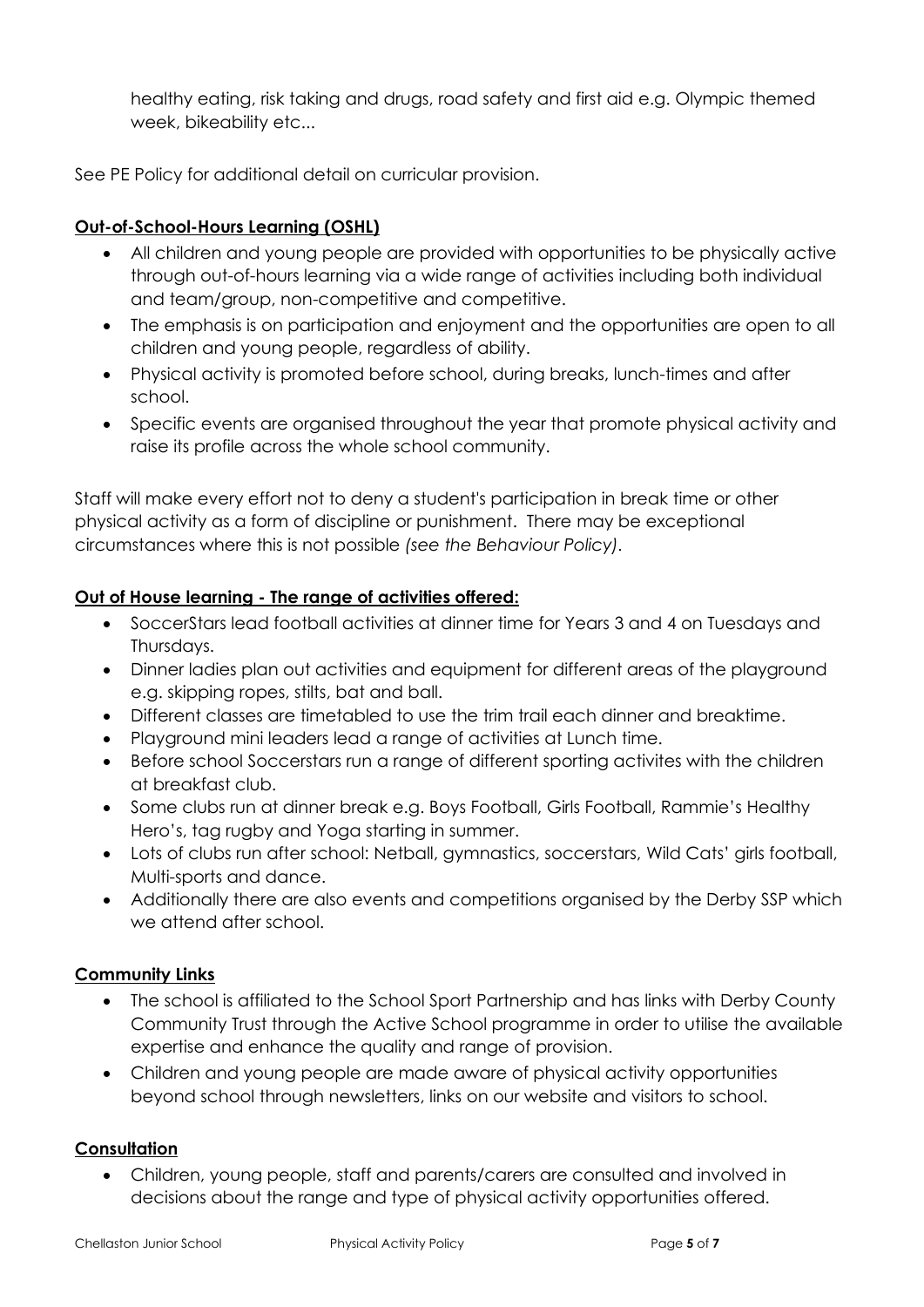- Consultation takes place through the School Council, School Sport Council and staff meetings.
- The school takes steps to remove barriers to participation identified by consulting with children and young people and, where possible, involves them in these developments.

## **Involvement with Parents/Carers**

- Family members and other adult volunteers are encouraged to become involved with school activities. All volunteers receive an induction about relevant school policies, procedures, and standards of conduct and will be subject to background and reference checks.
- Parents are invited to a Healthy Schools Parent Roadshow to inform them not only about physical activity within the schools but wider holistic health messages.
- Parents are encouraged to play their part in teaching their child to swim by helping them to develop water confidence and swimming skills at an early age. Children can then build on this learning during school swimming sessions.

## **Safety**

- The school is committed to safe and effective exercise procedures and these are clearly stated within the PE Policy and the Health and Safety Policy.
- See also the detailed section on Health and Safety in the Physical Education Policy.

#### **Monitoring and evaluation**

The curriculum and out of school hours learning programmes are monitored on an ongoing basis through a formal assessment process plus teacher/pupil and parent self-evaluation and reviewed annually.

Aspects that are monitored include:

- children, young people, staff and parents/carers' knowledge of and attitude towards physical activity
- the range of physical activity opportunities offered to children, young people, staff and parents/carers and the levels of participation
- the percentage of children and young people participating in two 50 minute sessions per week of high quality PE or school sport within the curriculum and towards a further three hours beyond the curriculum
- the number of links to clubs/activities within the community and the participation of children and young people in these
- the number of children and young people walking, cycling or scooting from/to home
- the number of children and young people who achieve an hour of physical activity each day
- the number of children who increased their minutes of physical activity from a baseline measure
- the number of professional development courses attended by staff/activity leaders
- how and when children, young people, staff and parents/carers have been consulted.